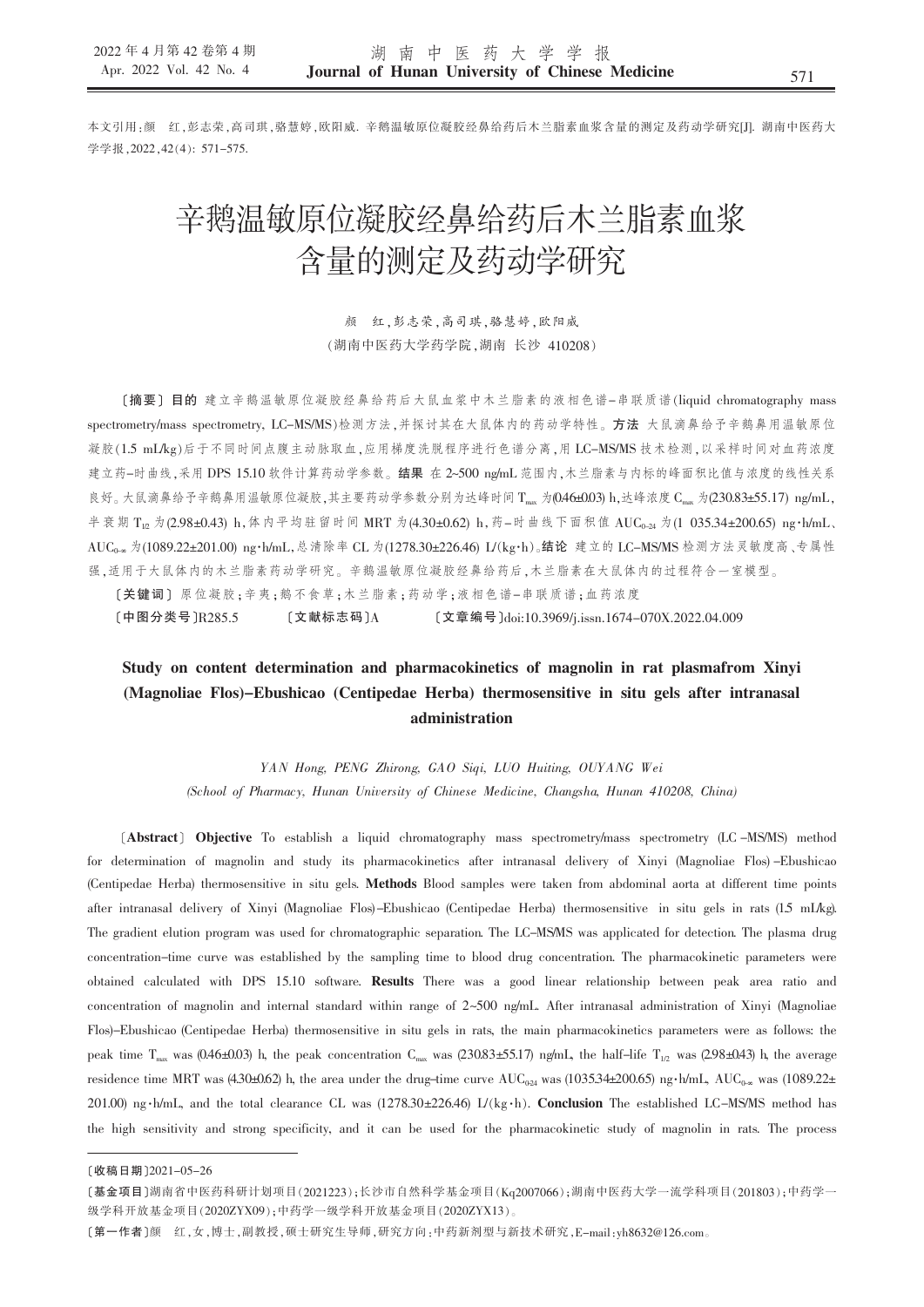of magnolin in rats conforms to one-compartment model after intranasal delivery of Xinyi (Magnoliae Flos)-Ebushicao (Centipedae Herba) thermosensitive in situ gels.

[Keywords] in situ gel; Xinyi (Magnoliae Flos); Ebushicao (Centipedae Herba); magnolin; pharmacokinetics; liquid chromatography mass spectrometry/mass spectrometry; plasma concentration

辛鹅鼻用温敏原位凝胶源于临床经验方[1],由 辛夷与鹅不食草两味药材组方而成,辛夷的主要有 效成分为木兰脂素,鹅不食草的主要成分为挥发油 类。辛夷与鹅不食草均具有发散风寒、宣通鼻窍之 功效<sup>[2-5]</sup>,临床多用于治疗风寒头痛、鼻塞流涕、鼻 鼽、鼻渊等。温敏原位凝胶剂是一种具有临界相转 变温度的原位凝胶,它可在临界相转变温度附近由 液体状态突变为半固体状态,可使凝胶黏附于鼻黏 膜表面,具有延长药物滞留时间、使用方便、组织相 容性和生物黏附性好等优点[6-9]。

本实验前期已成功制备了辛鹅鼻用温敏原位凝 胶,其 pH 值、胶凝温度、黏度均适宜,常温下呈液 体,预期给药后可迅速在鼻黏膜上形成凝胶,体外释 药实验表明其具有一定的缓释作用,可延长药物在 鼻腔内滞留的时间<sup>[10]</sup>。为进一步考察辛鹅鼻用温敏 原位凝胶经鼻给药后的体内过程,为制剂的开发提 供参考,本项目建立了辛鹅温敏原位凝胶经鼻给药 后大鼠血浆中木兰脂素的液相色谱-串联质谱(liquid chromatography mass spectrometry/mass spectrometry, LC-MS/MS)检测方法,并开展了其药动学 研究。

## 1 材料

## 1.1 仪器与试剂

Agilent 1290 超高效液相色谱系统串联 6460 三重四级杆质谱仪(美国安捷伦科技有限公司); TG16MW 台式高速离心机(湖南赫西仪器装备有限 公司):UGC-24CF 防腐型 24 位圆形氮吹仪(北京优 晟联合科技有限公司)。

辛鹅鼻用温敏原位凝胶(实验室自制);木兰 脂素对照品(中国食品药品检定研究院,批号: 110882-201708, 纯度: 96.5%); 托特罗定(上海紫霞 生物科技有限公司,批号:E013520,纯度:94%);甲 醇(美国斯百全公司,批号:3HG0013,纯度:99.9%); 乙腈(美国天地公司,批号:21125090,纯度:99.9%) 为色谱纯;甲酸(国药集团化学试剂有限公司,批号: 40023774, 纯度: 99.5%) 为分析纯。

1.2 实验动物

雄性 SD 大鼠 66 只, 体质量 230~270 g, 由湖南 斯莱克景达实验动物有限公司提供,许可证号 SCXK (湘) 2016-0002, 实验动物使用环境合格 证号 SYXK(湘)2013-0005。

#### 2 方法

2.1 辛鹅鼻用温敏原位凝胶的制备

课题组前期已开展辛鹅鼻用温敏原位凝胶的制 备工艺与处方的优选[10],具体操作如下:称取处方量 2%辛夷与鹅不食草复方提取物、0.4%混合挥发油、 1%吐温-80、15% 1,2-丙二醇、0.04%苯扎溴铵溶于双 蒸水中,加入处方量 15%泊洛沙姆 P407、1% P188 作为基质,补加双蒸水至总处方量,置于4℃冰箱 中冷藏过夜,即得凝胶。

2.2 大鼠血浆中木兰脂素 LC-MS/MS 测定

2.2.1 色谱与质谱条件 色谱柱为 Zorbax RRHD Extend -  $C_{18}(2.1$  mm×50 mm, 1.8 μm), 流动相为 0.1%甲酸水溶液(A相)-乙腈(B相),柱温 35 ℃, 体积流量 0.3 mL/min,进样量 2 µL,梯度洗脱程序 见表 1。

表 1 梯度洗脱程序

| 时间/min      | А               | В               |
|-------------|-----------------|-----------------|
| $0 - 2$     | $95\% - 62\%$   | $5\% - 38\%$    |
| $2 - 6$     | 62%             | 38%             |
| $6 - 8$     | $62\% - 5\%$    | $38\% - 95\%$   |
| $8 - 11$    | 5%              | 95%             |
| $11 - 11.1$ | $5\% \sim 95\%$ | $95\% \sim 5\%$ |
| $11.1 - 12$ | 95%             | 5%              |

质谱检测采用电喷雾离子化正离子(ESI+)模 式,多反应监测(multiple reaction monitoring, MRM) 方式。毛细管电压为 4 kV,离子源干燥气温度为 345 ℃,干燥气气流 12 L/min,雾化气 50 psi。待测 化合物检测离子对见表 2。

表 2 待测化合物检测离子对

| 待测化合物 母离子 |       | 子离子               | 碎裂电压/V | 碰撞能/V | 极性  |
|-----------|-------|-------------------|--------|-------|-----|
| 木兰脂素      | 399.2 | 350:328.2         | 110    | 17:13 | 正离子 |
| 托特罗定      |       | 326.2 197.2:147.1 | 110    | 17:13 | 正离子 |

2.2.2 对照溶液的配制 木兰脂素对照品母液:精 确称取 0.010 1 g 木兰脂素对照品(纯度为 96.5%)置 10 mL 容量瓶中,甲醇定容至刻度,即得 0.974 7 mg/mL 的木兰脂素对照品母液。内标托特罗定对照品母液: 精确称取 0.005 0 g 托特罗定对照品(纯度为94.0%)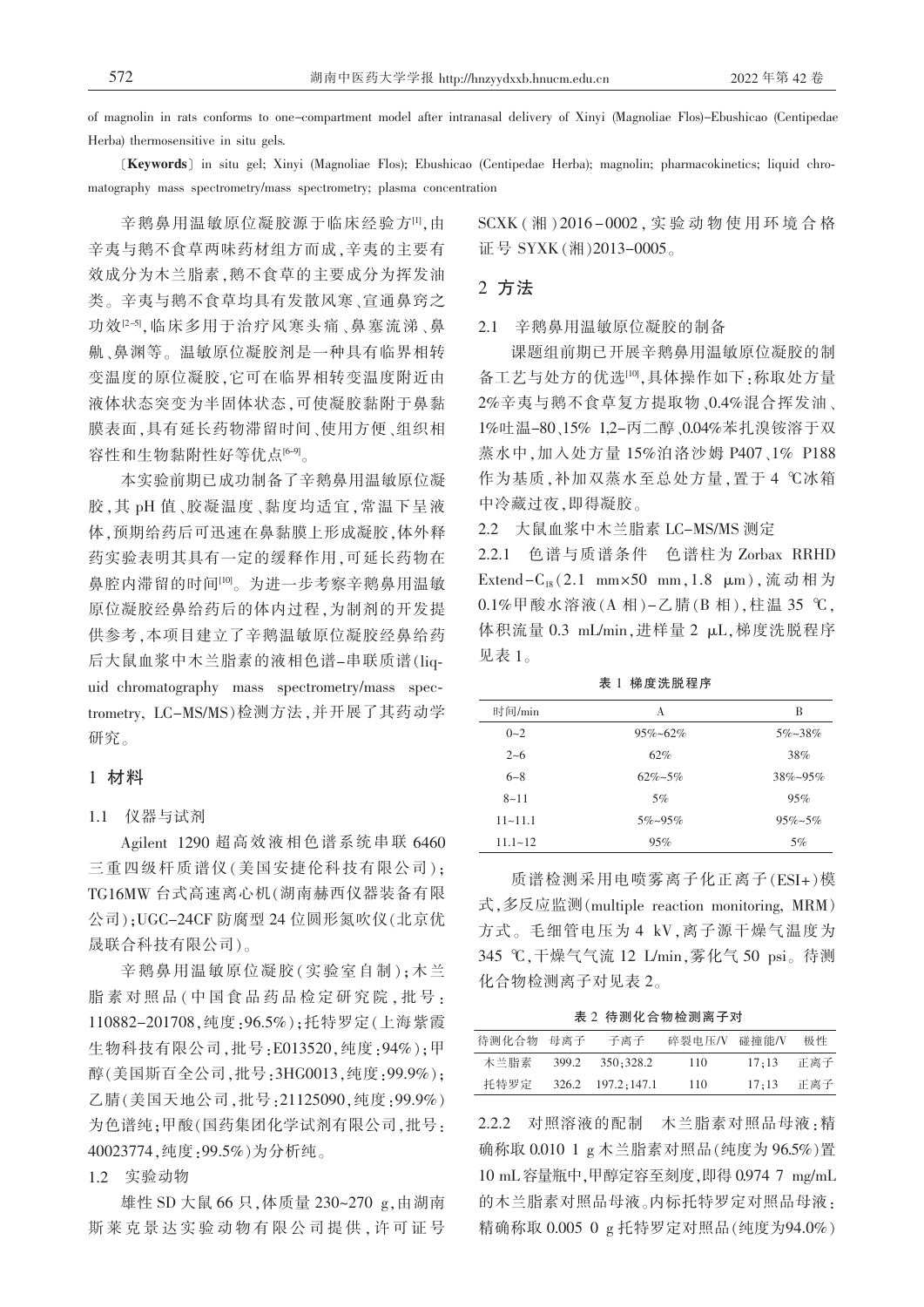置 25 mL 容量瓶中,甲醇定容至刻度,即得 0188 0 mg/mL 的内标托特罗定对照品母液。

2.2.3 大鼠血浆样品的处理 取大鼠血浆,精确吸 取 100 µL 血浆样品于 EP 管中, 加入 20 µL 托特 罗定溶液作为内标(3 μg/L),再加入 370 μL 乙腈沉淀 蛋白, 涡旋振荡 3 min, 超声 15 min, 以 12 000 r/min 离心 10 min(离心半径 6 cm),取上清液 400 μL至 EP 管, 置于氮吹仪中, 用氮气吹干后加入 160 µL 乙腈复溶, 涡旋震荡5 min, 12 000 r/min 离心10 min (离心半径 6 cm),过 0.22 μm 有机膜,上机检测。

2.2.4 方法学考察[11-13] (1)专属性考察:取大鼠空 白血浆,除不加内标溶液外,其余按"2.2.3"项下方法 处理,上机检测,获得空白血浆 MRM 图:将一定浓 度托特罗定内标溶液和木兰脂素对照品溶液加入大 鼠空白血浆中,同法操作,上机检测,获得空白血浆 加内标与木兰脂素对照品的 MRM 图:取大鼠给药 后的血浆,同法操作,上机检测,获得给药后大鼠含 药血浆的 MRM 图。

(2)线性关系和定量下限的考察:精确吸取 100 µL 空白血浆, 加入 20 µL 托特罗定作为内标 (3 μg/L)和 10 μL 含有不同质量木兰脂素对照品的 单标,再加入 370 μL 乙腈沉淀蛋白, 涡旋 3 min, 超 声 15 min, 12 000 r/min 离心 10 min(离心半径 6 cm), 取出上清液 400 μL,氮气吹干后加入 160 μL 乙腈 复溶, 涡旋 5 min, 12 000 r/min 离心 10 min(离心 半径 6 cm),配制成含木兰脂素不同质量浓度(2、5、 10、25、50、125、250、500 ng/mL)的基质单标溶液。分 别进样测定,记录峰面积。

(3)精密度考察:取"2.2.4(2)"项下制备的低、 中、高 3 个质量浓度(5、50、500 ng/mL)的基质单标 溶液,分别在 24、48 h 内重复进样 6 次,进样检测, 记录峰面积,计算各浓度峰面积的 RSD 值。

(4)加样回收与基质效应试验:取大鼠空白血 浆,按"2.2.4(2)"项下方法处理,分别加入含不同浓 度的木兰脂素乙腈溶液,配制成浓度为5、50、 500 ng/mL 的样品, 计算各化合物的实际质量浓度 和理论质量浓度的比值作为加样回收率。

精确吸取 100 μL 空白血浆于 EP 管中, 加入 400 μL 乙腈沉淀蛋白, 涡旋 3 min, 超声 15 min, 12 000 r/min 离心 10 min(离心半径 6 cm),得到 基质提取液,再用基质提取液稀释木兰脂素标准储 备液至低、中、高 3 个质量浓度(5、50、500 ng/mL), 每个浓度平行6份,进样检测记录峰面积。此外, 将木兰脂素标准储备液用乙腈稀释得 5、50、 500 ng/mL 3 个浓度,每个浓度平行 6 份。以基质提 取液稀释的木兰脂素峰面积与乙腈稀释的木兰脂素 峰面积的比值计算基质效应。

(5) 稳定性试验: 取"2.2.4(2)" 项下制备的低、 中、高 3 个质量浓度(5、50、500 ng/mL)的基质单标 溶液,每个浓度平行6份,分别考察4℃放置0、12、 24 h,样品-70 ℃冰冻 21 d 以及冻融稳定性。在设 定的考察时间进样检测,记录峰面积,计算 RSD 值。 2.3 大鼠滴鼻给予辛鹅鼻用温敏原位凝胶药动学实验 2.3.1 给药方法 受试大鼠隔夜禁食后,每只大鼠 两鼻各滴鼻给予辛鹅鼻用温敏原位凝胶 1.5 mL/kg。 2.3.2 样品采集 每6只大鼠分为一平行时间组,分 别于给药后 0.5.15.30 min 及 1.1.5.2.4.8.12.24 h 腹主动脉取血, 置于肝素化的离心管中, 3 000 r/min 离心 10 min(离心半径 6 cm),分离上层血浆,置 -70 °C冰箱中保存待测。

2.3.3 血药浓度测定 采用 LC-MS/MS 技术, 按所 建立的血药浓度检测方法测定大鼠经滴鼻给予辛鹅 鼻用温敏原位凝胶后血浆中的木兰脂素浓度。

2.3.4 数据处理 主要药动学参数达峰浓度(Cms)、 达峰时间(Tmax)为实测值,药-时曲线下面积(AUC)、 半衰期(T<sub>12</sub>)、清除率(CL)、体内平均驻留时间(MRT) 经 DPS 15.10 拟合计算。

# 3 结果

3.1 方法学考察

3.1.1 方法的专属性 在本实验所采用的色谱条件 下,木兰脂素的保留时间约为 4.82 min,内标托特罗 定的保留时间约为 2.65 min。木兰脂素、内标托特罗 定峰形良好,无杂峰干扰测定,基线平稳,分析方法 具有良好的专属性。产物离子质谱图及 MRM 图分 别见图 1、图 2。

3.1.2 标准曲线、线性范围及定量下限 以对照品 与内标的峰面积之比为纵坐标(Y),对照品浓度为横 坐标 $(X)$ ,进行线性回归,木兰脂素在 2~500 ng/mL 范围内线性关系良好,标准曲线方程为: Y=0.4494X+ 5.134 1(R<sup>2</sup>=0.999 8), 权重系数 W 为1/c<sup>2</sup>。血浆中木 兰脂素最低定量限为 2 ng/mL。

3.1.3 精密度试验结果 木兰脂素的低、中、高3个 质量浓度(5、50、500 ng/mL)的基质单标溶液在 24 h 内峰面积的 RSD 值分别为 2.35%、3.20%、 2.57%;48 h 内峰面积的 RSD 值分别为 5.58%、  $2.11\%$ , 1.47%

3.1.4 加样回收与基质效应试验结果 木兰脂素在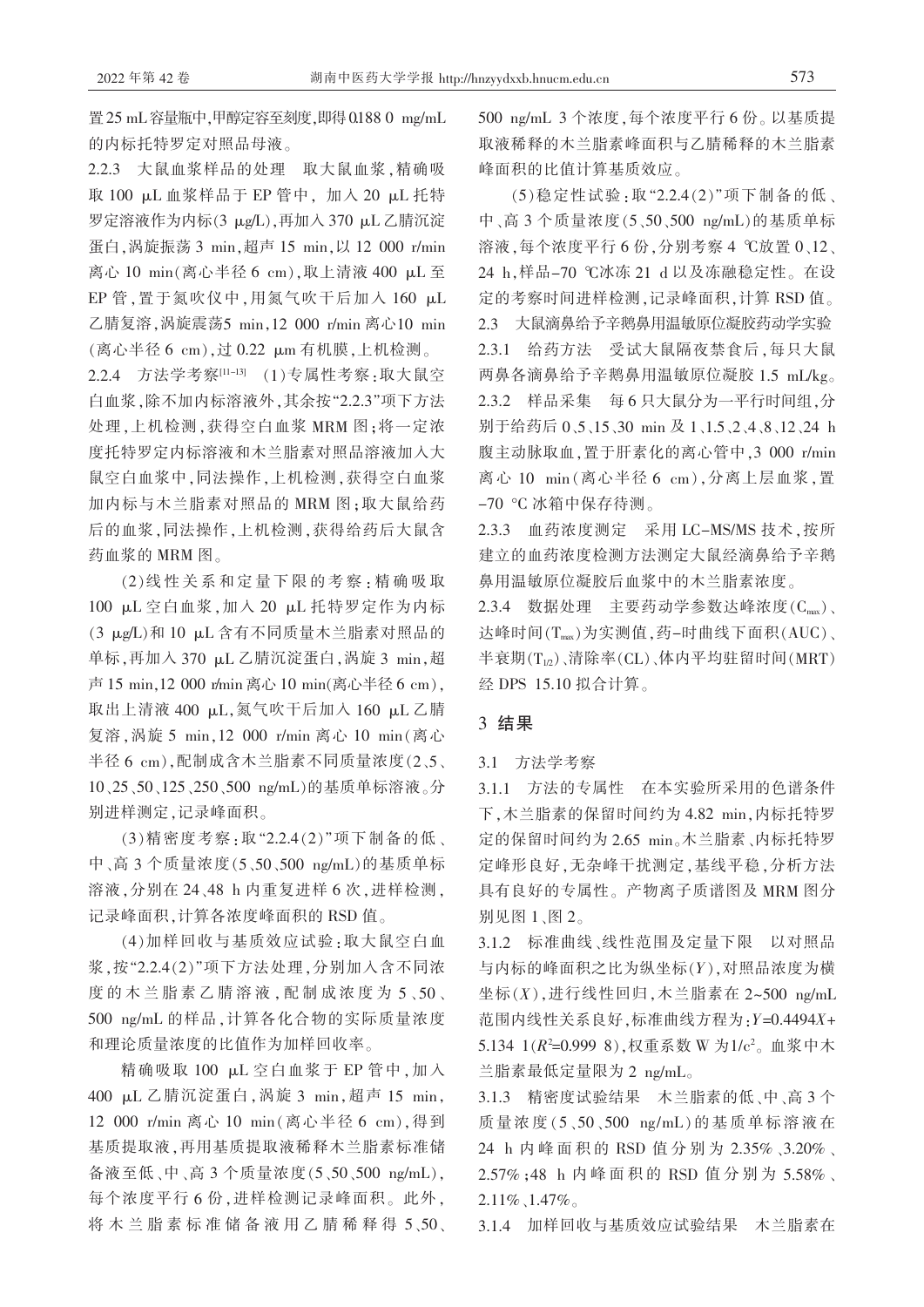

低、中、高3个质量浓度下(5、50、500 ng/mL)的基质 效应分别为 97.43%、84.15%、83.45%,均在 80%~ 120%范围之内,表明本方法可有效避免基质对木兰 脂素测定的影响。同时,木兰脂素的低、中、高3个 质量浓度的加样回收率分别为 120%、105%及 102%,符合生物样品分析要求,加样回收与基质效 应结果见表 3。

表 3 基质效应与加样回收率 $(\bar{x}$ ±s  $n=6)$ 

| 待测化合物 | 浓度/(ng/mL) | 基质效应/%           | 加样回收率/%           |
|-------|------------|------------------|-------------------|
| 木兰脂素  | 5          | $97.48 \pm 8.64$ | $120.13 \pm 3.06$ |
|       | 50         | $84.22 + 5.05$   | $104.91 \pm 6.22$ |
|       | 500        | $83.45\pm0.53$   | $101.88 \pm 2.68$ |

3.1.5 稳定性试验结果 木兰脂素的低、中、高3个 质量浓度(5、50、500 ng/mL)的基质单标溶液 4 ℃ 放置峰面积的 RSD 值分别为 4.23%、3.51%、4.21%, 表明木兰脂素在该条件下稳定;-70 ℃短期冰冻低、 中、高3个质量浓度测定结果 RSD 分别为 1.59%、 2.75%、2.54%, 表明样品在-70 ℃冰冻环境下可短 期稳定存放:低、中、高3个质量浓度在反复3次冻 融后的测定结果 RSD 分别为 3.70%、1.48%、2.17%, 表明样品在反复冻融 3 次后仍保持稳定。

#### 3.2 血药浓度时间曲线

大鼠两鼻经滴鼻给予辛鹅鼻用温敏原位凝胶  $(1.5 \text{ mL/kg})$  后 30 min 左右达最大吸收,  $C_{\text{max}}$  约为

230 ng/mL, 木兰脂素的平均血药浓度时间曲线见图3。



3.3 药动学参数

DPS 数据处理系统一室模型拟合决定系数为 94.02%(>90%).且拟合系数较其他模型更高.故采 用一室模型拟合计算大鼠给药后的药动学参数,所 得药动学参数见表 4。

表 4 大鼠滴鼻给药后木兰脂素的药动学参数( $\bar{x}$ ±s, n=6)

| 参数                              | 结果                                                   |  |
|---------------------------------|------------------------------------------------------|--|
| $AUC_{0-24}$                    | $(1035.24 \pm 200.65)$ ng $\cdot$ h/mL               |  |
| $AUC_{0-\infty}$                | $(1089.22 \pm 201.00)$ ng h/mL                       |  |
| $MRT_{0-1}$                     | $(4.30\pm0.62)$ h                                    |  |
| $T_{\rm max}$                   | $(0.46 \pm 0.03)$ h                                  |  |
| CL.                             | $(1278.30 \pm 226.46) \text{ L/(kg} \cdot \text{h})$ |  |
| $T_{12}$                        | $(2.98\pm0.43)$ h                                    |  |
| $C_{\scriptscriptstyle\rm max}$ | $(230.83 \pm 55.17)$ ng/mL                           |  |